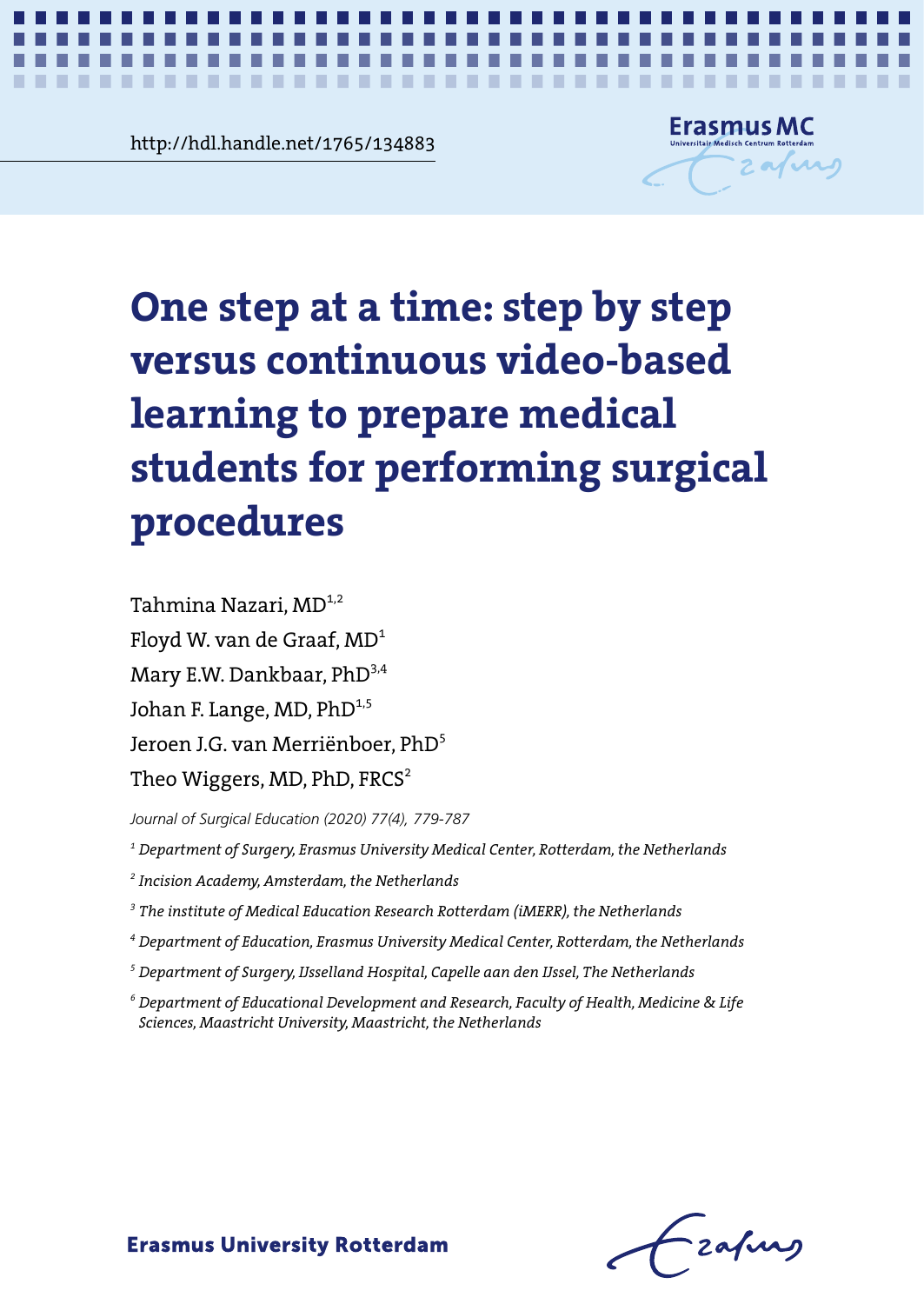# **ABSTRACT**

#### **Objective**

The objective of this study was to compare the effects of cognitive load and surgical performance in medical students that performed the open inguinal hernia repair after preparation with step-by-step video-demonstration versus continuous video-demonstration. Hypothetically, the step-by-step group will perceive lower extraneous load during the preparation of the surgical procedure compared to the continuous group. Subsequently, fewer errors will be made in the surgical performance assessment by the step-by-step group, resulting in better surgical performance.

#### **Design**

In this prospective study, participants were randomly assigned to the step-by-step or continuous video-demonstration. They completed questionnaires regarding perceived cognitive load during preparation (10-point Likert scale). Their surgical performance was assessed on a simulation hernia model using the Observational Clinical Human Reliability Assessment.

#### **Setting**

Erasmus University Medical Center, Rotterdam, the Netherlands.

#### **Participants**

Participants included medical students who were enrolled in extracurricular anatomy courses.

#### **Results**

Forty-three students participated; 23 students in the step-by-step group and 20 in the continuous group. As expected, the step-by-step group perceived a lower extraneous cognitive load (2.92  $\pm$  1.21) compared to the continuous group (3.91  $\pm$  1.67, p = 0.030). The surgical performance was not statistically significantly different between both groups; however, in subanalyses on a selection of students that prepared for 1 to 2 hours, the step-by-step group made less procedural errors,  $1.67 \pm 1.11$ , compared to the continuous group,  $3.06 \pm 1.91$ ,  $p = 0.018$ .

#### **Conclusions**

Our results suggest that preparation using step-by-step video-based learning results in lower extraneous cognitive load and subsequently fewer procedural errors during the surgical performance. For learning purposes, demonstration videos of surgical procedures should be presented in a segmented format.

frafing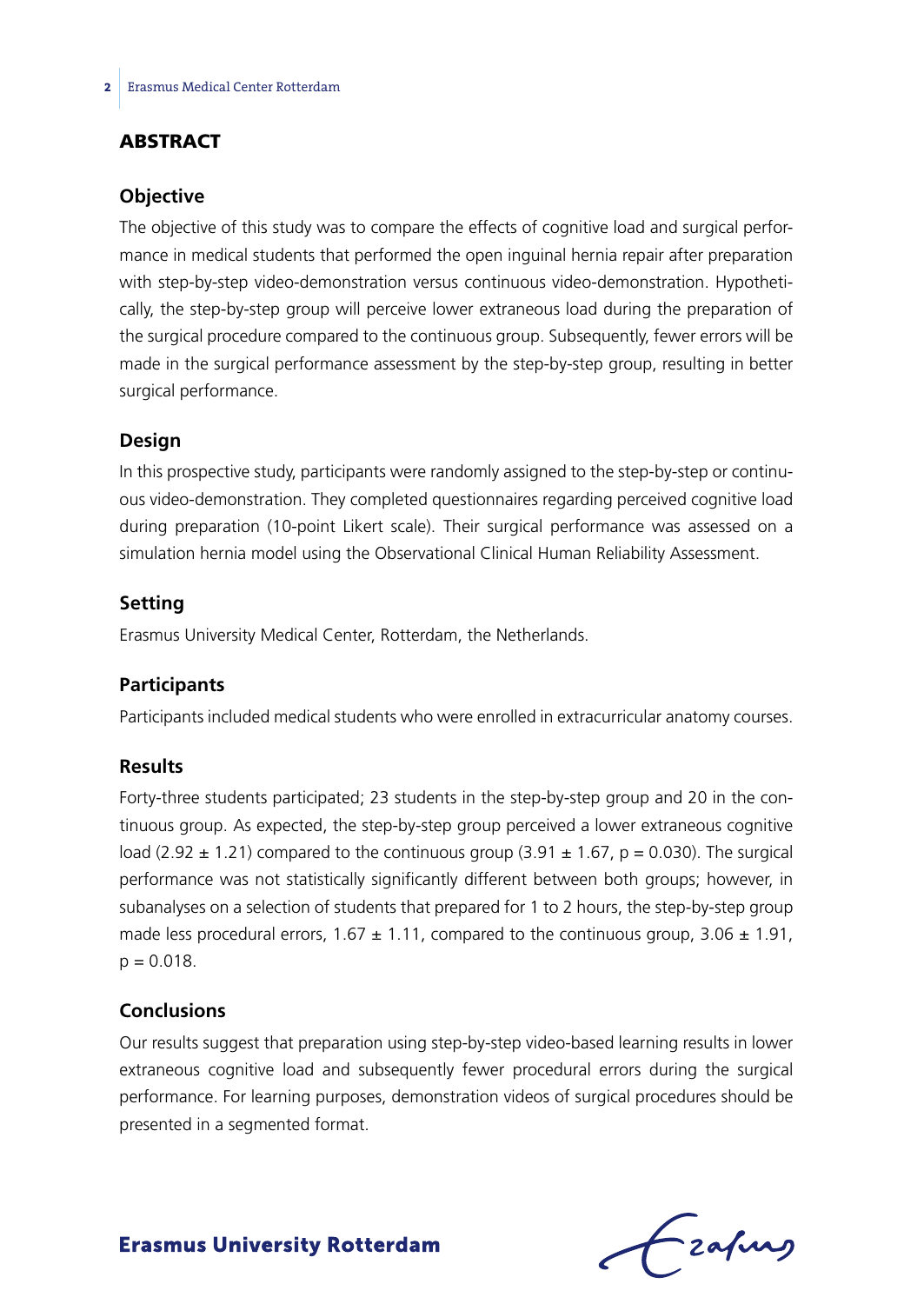### **INTRODUCTION**

Since the dawn of the digital age, surgical education has undergone an immense evolution, from its initial "master and apprentice" model in which apprentices learned from observing in the operating room to a time in which the 21st-century learner has the availability to learn by observing a multitude of online resources, for example, medical apps, books and videos.<sup>1</sup> Online videos are used frequently by medical students and residents and are known to be excellent tools to build anatomical and surgical knowledge.<sup>1-3</sup>

To understand how a trainee learns surgical procedures from observing videos, the limited cognitive capacity of the human brain must be taken into account. The cognitive capacity can be burdened when new and complex information is presented in a dynamic and transient format, as in a video-demonstration of a surgical procedure. To grasp the entire surgical procedure video-demonstration, the cognitive load can be high as disappearing information from the video needs to be retained and processed in working memory to understand the information that is presented in the video later.<sup>4</sup>Novices tend to learn better when this complex and transient information is presented in learner-paced segments, rather than as one continuous unit.<sup>5</sup> The learner-paced chunks result in lower perceived cognitive load and, subsequently, in potentially better learning.<sup>5,6</sup> In cognitive learning theory, this is referred to as the segmentation principle.<sup>7</sup>

The segmentation principle is an approach to prevent cognitive overload.<sup>5</sup> As shown in Figure 1, 3 types of cognitive load can be distinguished: intrinsic, germane, and extraneous cognitive load.<sup>8,9</sup> The complexity of new information determines intrinsic cognitive load. This type of cognitive load is higher for novices, and as the learner advances, the intrinsic cognitive load decreases. Germane cognitive load is determined by the construction and automation of cognitive schemas and is often categorized together with the intrinsic load.<sup>10</sup> Finally, extraneous cognitive load is determined by the suboptimal presentation of new information $11,12$ 



available working memory

**Figure 1.** Cognitive load types.

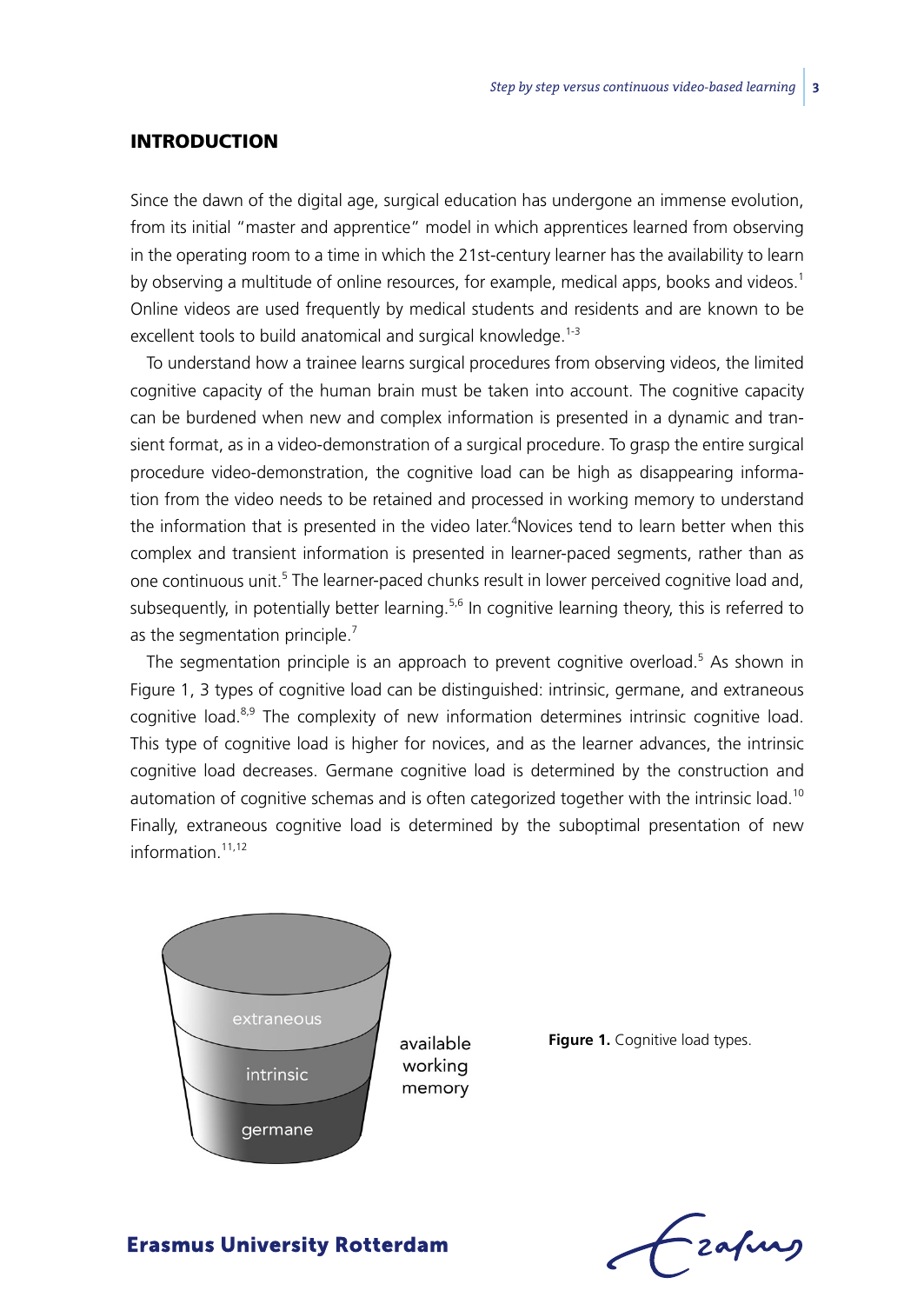#### **4** Erasmus Medical Center Rotterdam

While processing new information, the total load of these 3 types of cognitive load cannot exceed the working memory available as the bucket in Figure 1 will overflow.<sup>8</sup> During simple tasks that yield low intrinsic cognitive load, the learner will be able to manage the task even if the extraneous cognitive load is high. On the contrary, during complex tasks, such as closely observing or performing a surgical procedure, the intrinsic load will be high. Therefore, the extraneous cognitive load should be reduced as much as possible so that learning and the corresponding germane load can still occur. Theoretically, as shown in Figure 2, unsegmented surgical procedure video-demonstration demands high extraneous load (Figure 2a). The application of the segmentation principle on video-based learning of surgical procedures would reduce the extraneous cognitive load because it provides additional processing time (Figure 2b). This extraneous load reduction gives more opportunity for germane processing (construction of cognitive schemas; Figure 2c), and subsequently improve the performance of the surgical procedure.<sup>13</sup>



**Figure 2.** Optimizing cognitive capacity: lowering extraneous load and providing opportunity for germane processing (adapted from Sweller 1998).

Segmenting surgical procedures into steps and substeps can be done in a standardized approach using our developed step-by-step framework.<sup>14</sup> A step is defined as a surgical goal that needs to be reached and evaluated before proceeding to the next step. A step consists of one or more substeps, a combination of anatomical structure with an action (for example, incise, transect, dissect, et cetera).

Surgical performance can be assessed using various methods. For a stepwise assessment, a validated option is the Observational Clinical Human Reliability Assessment (OCHRA).<sup>15</sup> The OCHRA is a systematic assessment checklist assessing errors on a substep level. Each substep could be assessed as "correct," "procedural error," or "executional error." A substep is assessed as a "procedural error" when a substep was not performed, partially performed, repeated, or done out of sequence. Executional errors concern a substep performed with too much or too little force, speed, depth, or distance, or a substep executed in the wrong direction or on a wrong structure.

- zafurs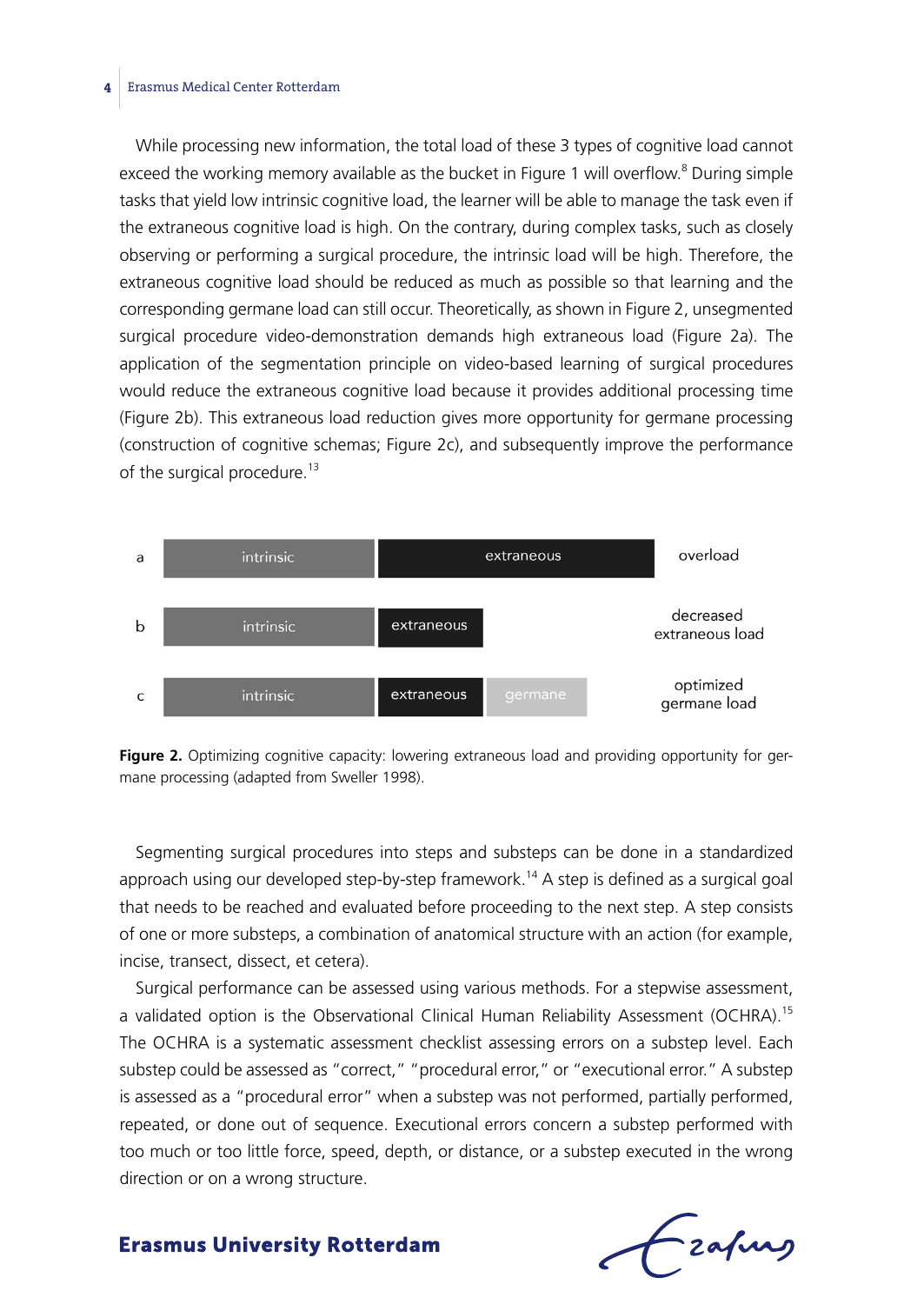To investigate the effects of segmentation in video-based learning, the Lichtenstein open inguinal hernia repair (LOIHR) was chosen as an example surgical procedure as it is a complex procedure with multiple steps. Medical students prepared themselves using either a stepby-step video-demonstration or a continuous video-demonstration to perform the LOIHR surgery in a controlled environment using an open inguinal hernia repair simulation model.<sup>16</sup> The hypotheses are that the step-by-step group will perceive lower extraneous load during the preparation of the surgical procedure compared to the continuous group. Subsequently, fewer errors will be made in the surgical performance assessment by the step-by-step group, resulting in better surgical performance.

#### Material and Methods

#### **Participants, Setting and Design**

Medical students of Erasmus University Medical Center, Rotterdam, the Netherlands who were enrolled in extracurricular anatomy research courses, were approached for participation. The extracurricular anatomy research courses at Erasmus University Medical Center select their students on the grounds of significant interest and knowledge of surgical anatomy. Participation was voluntary, and written consent was gathered before the study. This study among medical students did not require institutional board review according to Dutch law.

During this prospective randomized trial, the participating medical students were randomly assigned to 2 groups; the step-by-step group ( $n = 23$ ) or the continuous group ( $n = 20$ ). Randomization was stratified per study year. Figure 3 shows the study design.





#### **Step-by-Step Versus Continuous Preparatory Course**

Before the participants performed the surgical procedure, they were granted 1 week of access to their assigned online preparatory course: the step-by-step or continuous online preparatory course.

# Lzafurs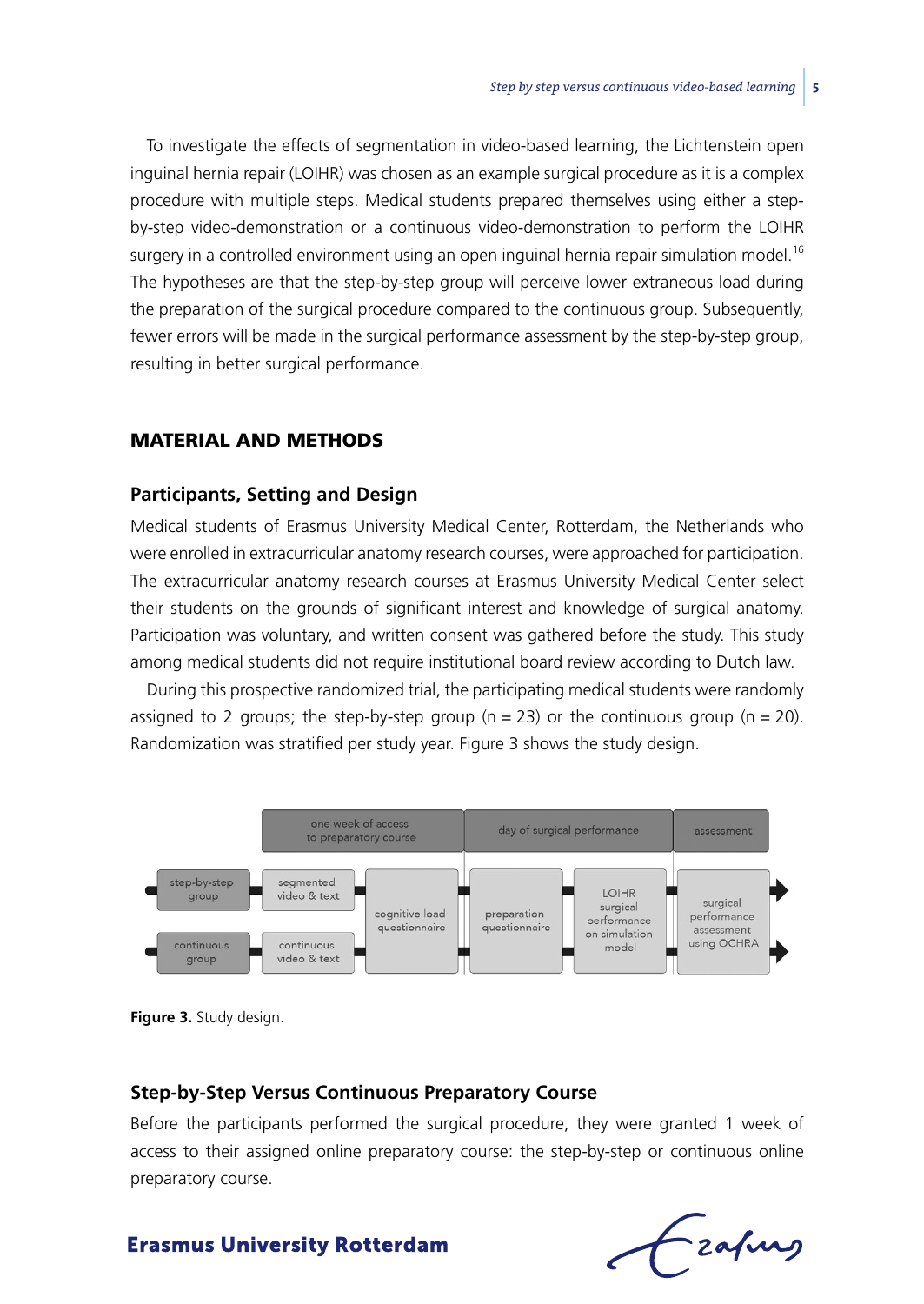#### **6** Erasmus Medical Center Rotterdam

The step-by-step group had access to the segmented video-demonstration alongside the associated textual description. The segmentation of the LOIHR video-demonstration and description consisted of 6 steps and 25 substeps, which were constructed using the step-by-step framework.<sup>14</sup> In this step-by-step course, the student was presented the videodemonstration one step at a time. After viewing the video-demonstration of one step (Figure 4a), the student had to press on the "next" button to continue to the next webpage to view the associated textual description of this step (Figure 4b). This process was repeated for all 6 steps (Table 1).



Figure 4. (a) Step by step video-demonstration and (b) textual description on the website.

# - zafung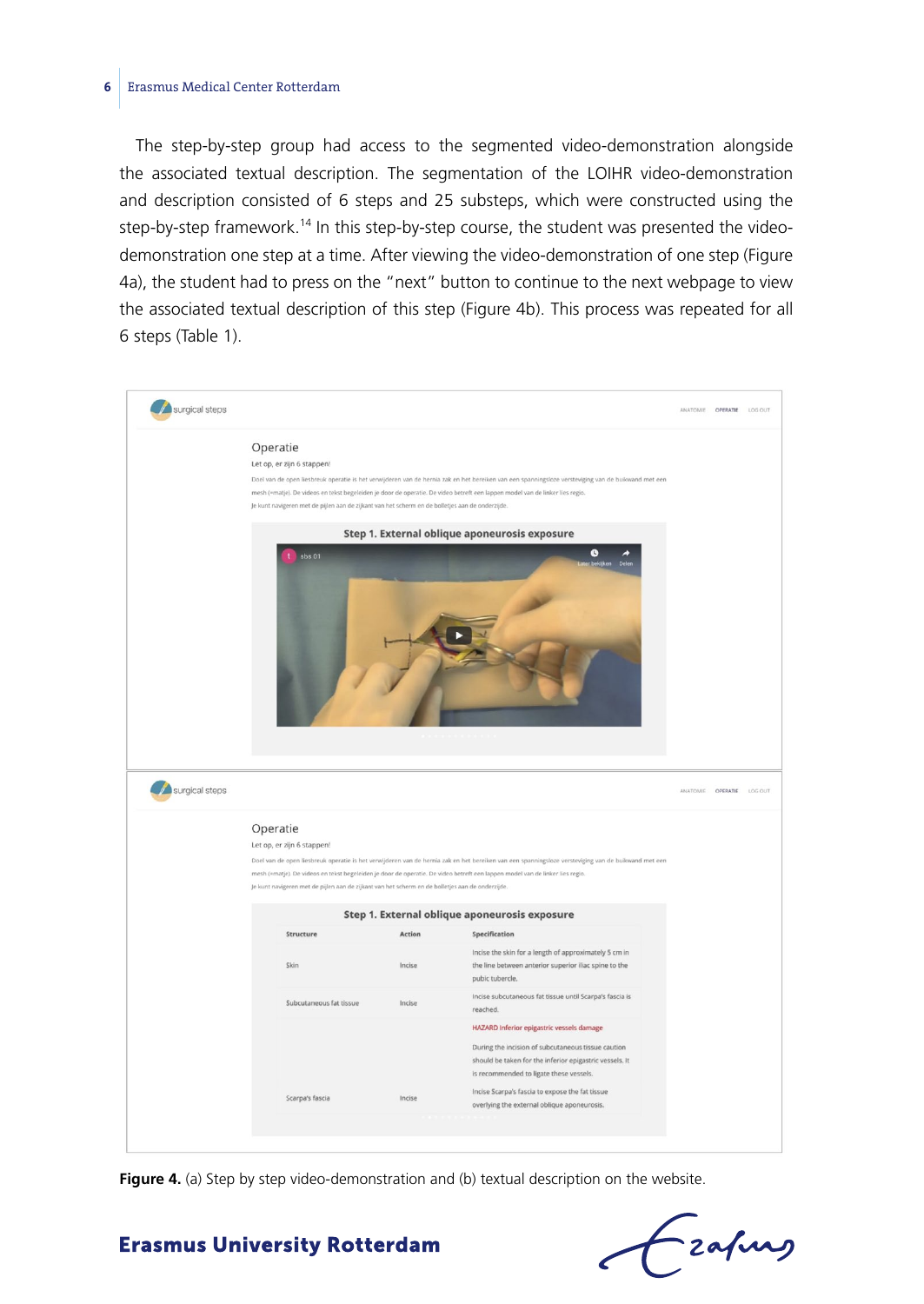| Duration (mm:ss) |
|------------------|
| 01:38            |
| 00:30            |
| 00:24            |
| 00:52            |
| 03:22            |
| 01:02            |
| 07:48            |
|                  |
| Duration (mm:ss) |
| 07:30            |
|                  |

**Table 1.** Duration Video-Demonstrations

The continuous group had access to a continuous video-demonstration of the LOIHR procedure and its associated textual description without segmentation. The continuous video-demonstration and textual description were displayed on separate webpages. After viewing the video-demonstration, the students could access the textual description of the procedure on a separate webpage in the online course by pressing on the "next" button.

The participants were allowed to study the online preparatory course at their own pace. The students could pause and rewatch the videos on demand. The content of the online courses (video-demonstrations and textual descriptions) were identical in both groups, with segmentation being the only difference.

#### **Cognitive Load Questionnaire**

At the end of the online preparatory course, students were requested to fill out a questionnaire on their perceived cognitive load during the entire online course. A modified version of an existing questionnaire was used, composed of 12 statements assessing the intrinsic/ germane cognitive load (8 statements) and the extraneous cognitive load (4 statements).<sup>11</sup> All statements were rated on a 10-point Likert type scale, ranging from  $1 =$  totally disagree to  $10 =$  totally agree.

On the day of the surgical assessment, students were asked to fill out a questionnaire regarding their preparation (time spent on self-study during the online course in hours, use of other sources for self-study, and satisfaction during online preparation on a 10-point Likert scale, ranging from  $1 = \text{not}$  at all to  $10 = \text{completely}$  liking the teaching method).

#### **LOIHR Surgical Performance**

All students performed the LOIHR surgical procedure on a simulation model.<sup>16</sup> This model mimicked the human abdominal wall anatomy, as each textile layer corresponded with a layer of the abdominal wall. The blood vessels, nerves (ilioinguinal, iliohypogastric, and geni-

frafing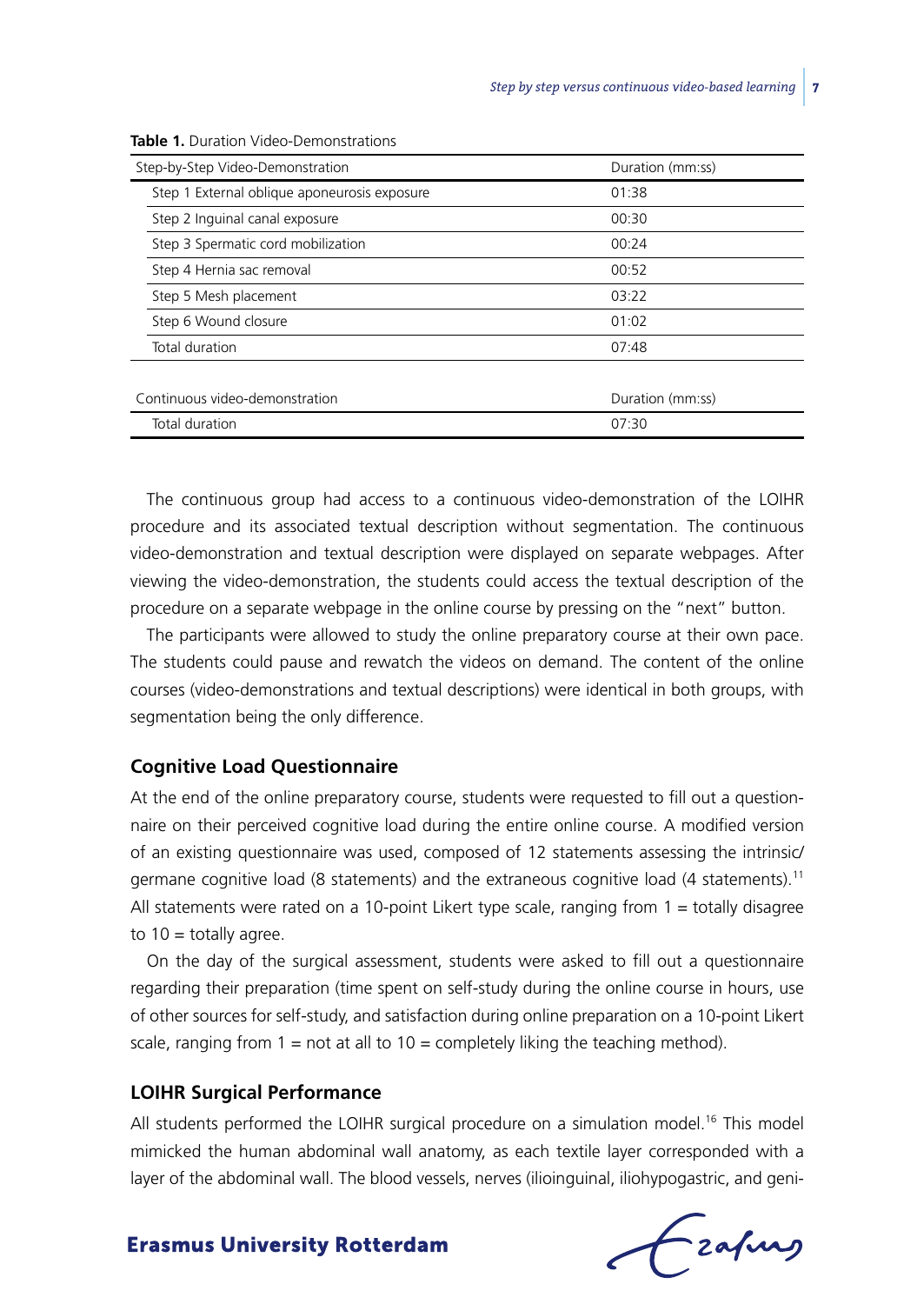#### **8** Erasmus Medical Center Rotterdam

tal branch of the genitofemoral nerve), the spermatic cord, and an indirect hernia sac were placed in the correct anatomical position within the textile layers. The simulation model used in the surgical performance assessment was identical to the model used in the preparatory video-demonstration.

To perform the LOIHR surgical procedure, each student received the necessary instruments and materials, such as a scalpel, forceps, scissors, retractor, mesh, needle driver, sutures, ligatures, marker, and a Penrose drain (Figure 5). The students had a maximum of 30 minutes to perform the LOIHR surgical procedure. The students were allowed to ask for help. Each time a student requested help regarding the execution or the correct order of the steps, this was flagged by one of the experimenters (TN or FvdG) as "requiring help." Requests for an extra pair of hands by the students, such as cutting threads or holding retractors, were provided but not flagged as "requiring help."



**Figure 5.** Set up operating table

#### **Surgical Performance Assessment**

The LOIHR surgical procedures were video recorded using a head-mounted GoPro Hero 5 Black (GoPro Inc. San Mateo, California), with the following settings: resolution 720p, 60 frames per second; FOV: Narrow; White Balance 4000k; Locked exposure. The video recordings were anonymized and stored. Two trained assessors (TN, FvdG) were blinded for the randomization and reviewed the video recordings independently. Any discrepancies were discussed and reviewed by the 2 assessors and resolved through consensus. The assessment was done according to the principles of OCHRA.<sup>15</sup> As shown in Figure 6, a performed

-zafurs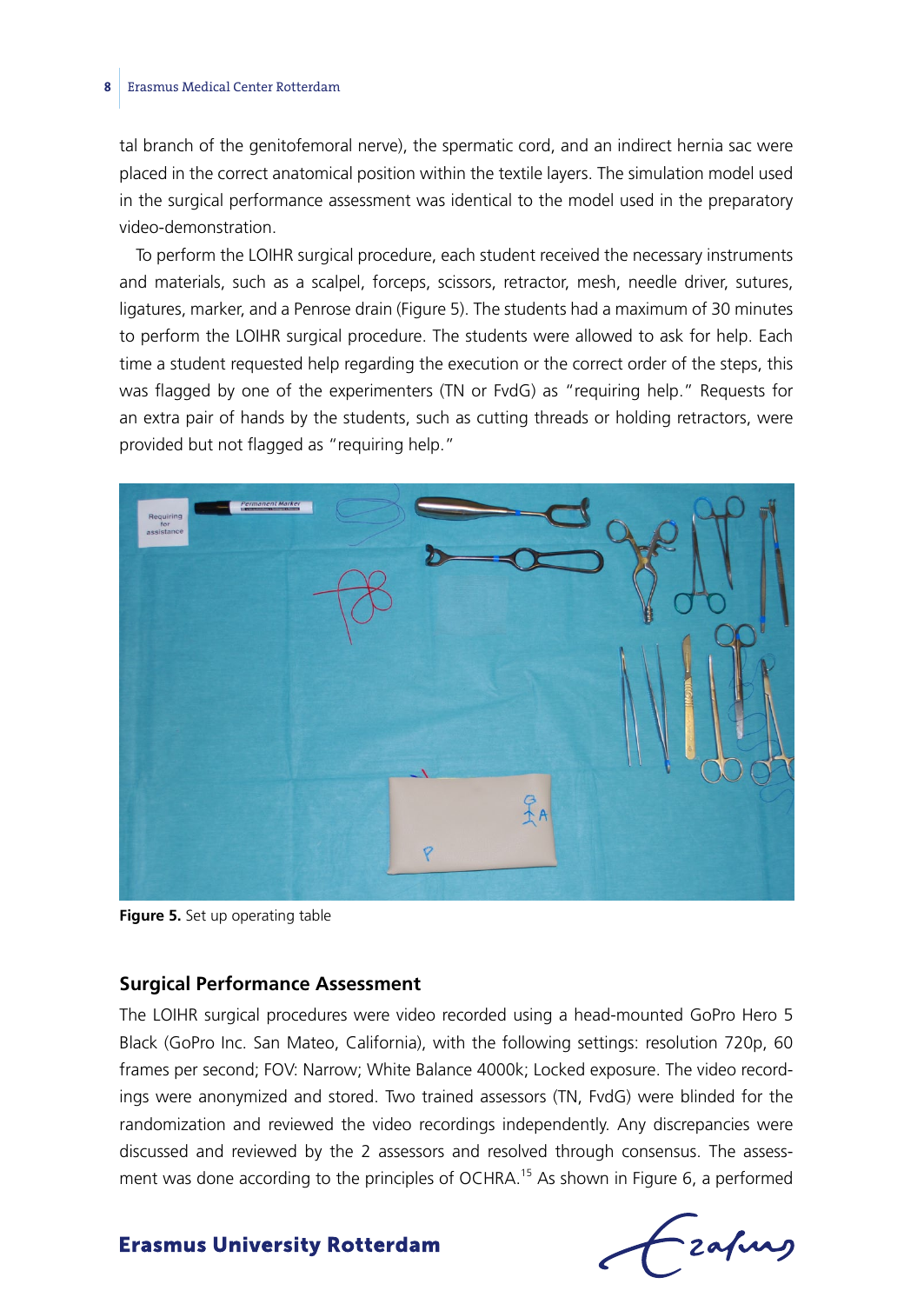substep could be assessed as "correct," "procedural error" or "executional error." When the substep was not performed, this could be categorized as a "procedural error" if the students skipped this substep, or as "due to time" if it was caused by time constraints. The number of errors was registered for each medical student.





#### **Statistical Analysis**

Data were tested for normality using the Shapiro-Wilk test and presented as means and standard deviations, or as medians and interquartile ranges [Q1-Q3], according to their normality of distribution. If normal distribution was present, an independent samples *t*-test was used; otherwise, the Mann-Whitney *U* test was conducted. Categorical data were presented as numbers and percentages and compared using the Chi-square test. For the performance assessed by the OCHRA checklist, the mean of each category was presented. Subanalyses were performed on comparable subgroups of participants that spent 1 to 2 hours preparing the online course. A p*-*value of less than 0.05 was considered statistically significant.

Effect sizes were calculated using Cohen's delta (d). Different formulas were used for parametric and nonparametric data.<sup>17</sup> Effect sizes of 0.20 were considered small, ≥0.50 were considered medium, and ≥0.80 were considered large.<sup>18</sup> The internal consistency was determined using Cronbach's alpha (α). Data were analyzed with IBM SPSS Statistics for Windows (IBM Corp. Version 24.0, Armonk, New York).

-zafurg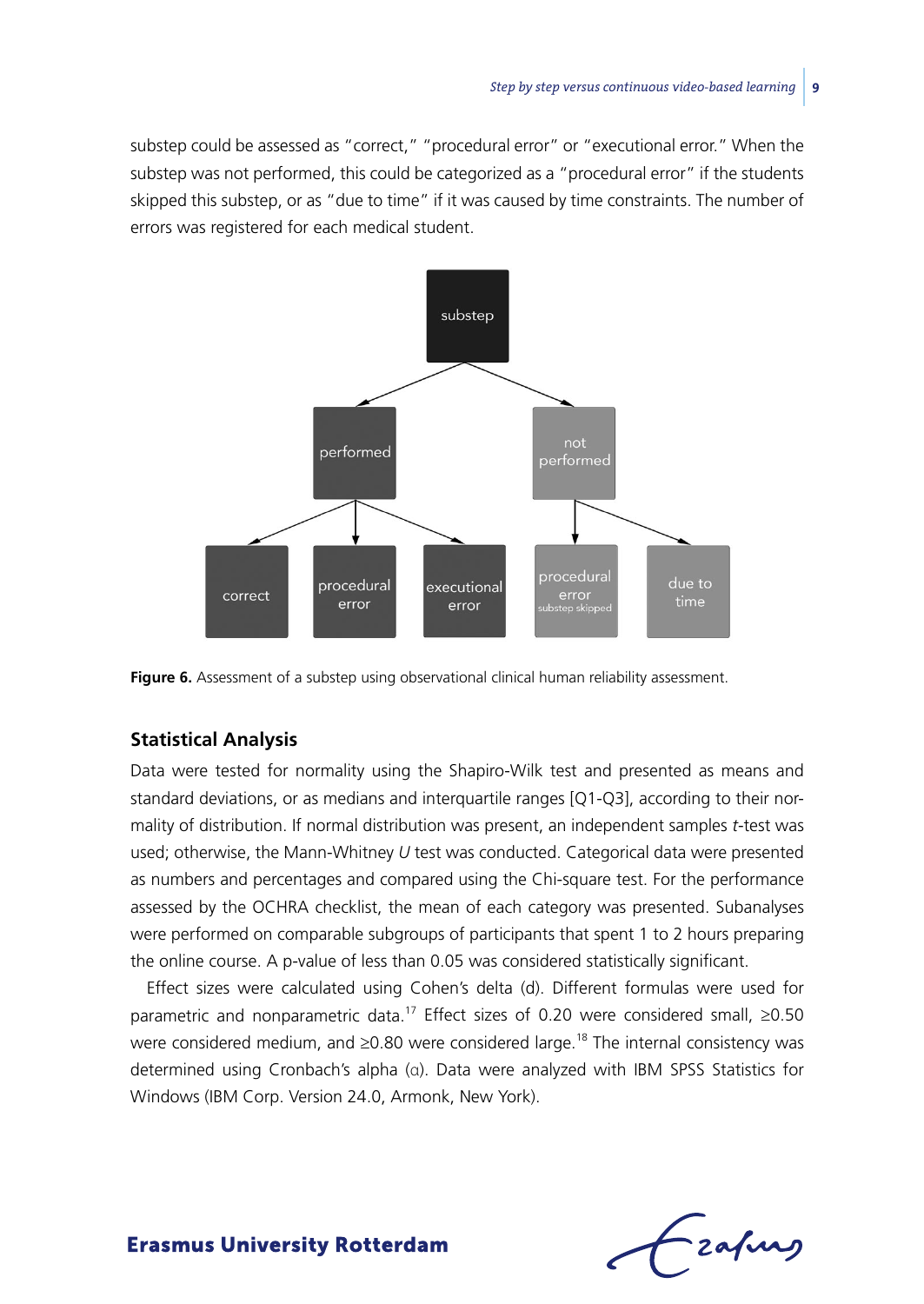#### **RESULTS**

A total of 43 students participated in this study, of which 23 students were randomly assigned to the step-by-step group and 20 students to the continuous group. There were no statistically significant differences between the 2 groups regarding time spent during preparation, satisfaction during the preparation, and usage of other resources (Table 2).

|                                                                                       |                   | $(n=23)$            | Step by step Continuous p-value<br>$(n=20)$ |                   |  |
|---------------------------------------------------------------------------------------|-------------------|---------------------|---------------------------------------------|-------------------|--|
| Gender (n)                                                                            | Female            | 13                  | 9                                           | .451 <sup>a</sup> |  |
|                                                                                       | Male              | 10                  | 11                                          |                   |  |
| Age in years (median [IQR])                                                           |                   | 20 [19-21]          | 20 [19-21]                                  | $.805^{b}$        |  |
| Year of study (n)                                                                     | Year 1            | 6                   | 5                                           | $.744^{\circ}$    |  |
|                                                                                       | Year <sub>2</sub> | 6                   | 6                                           |                   |  |
|                                                                                       | Year 3            | 8                   | $\overline{7}$                              |                   |  |
|                                                                                       | Year 4            | 3                   | 1                                           |                   |  |
|                                                                                       | Year 5            | 0                   | 1                                           |                   |  |
| Time spent during preparation                                                         |                   |                     |                                             |                   |  |
| How much time did you spend studying the online                                       | $0 - 1$ hour(s)   | 5                   | 2                                           | .326 <sup>a</sup> |  |
| course? (n)                                                                           | $1 - 2$ hours     | 15                  | 16                                          |                   |  |
|                                                                                       | $2 - 3$ hours     | 1                   | $\overline{2}$                              |                   |  |
|                                                                                       | $3 - 4$ hours     | $\overline{2}$      | $\Omega$                                    |                   |  |
| Satisfaction during the preparation                                                   |                   |                     |                                             |                   |  |
| Over all, I appreciated the way the procedure was<br>taught (median [IQR])            | Scale 1-10        | $8[7-9]$            | $8[6.25-8]$                                 | .053 <sup>b</sup> |  |
| I felt well prepared after watching the video and<br>studying the text (median [IQR]) | <b>Scale 1-10</b> | $7[6-8]$            | 7 [4.50-8]                                  | .487 <sup>b</sup> |  |
| Usage of other learning resources                                                     |                   |                     |                                             |                   |  |
| Did you, besides the online course, use other resources                               | Yes               | 12                  | 12                                          | .606a             |  |
| or materials to prepare for the surgery? (n)                                          | <b>No</b>         | 11                  | 8                                           |                   |  |
| Which other different resources or materials did you                                  | <b>Books</b>      | 3                   | $\overline{2}$                              | .758 <sup>a</sup> |  |
| $use?$ (n)                                                                            | Other websites    | $\overline{4}$      | 6                                           |                   |  |
|                                                                                       | Other videos      | 3                   | 3                                           |                   |  |
|                                                                                       | Other             | 1 anatomy<br>images | 1 Google                                    |                   |  |
| How much time did you spend studying other                                            | $0 - 1$ hour(s)   | 10                  | 12                                          | .286 <sup>a</sup> |  |
| resources or materials? (n)                                                           | $1 - 2$ hours     | 1                   | 0                                           |                   |  |

|  |  |  |  |  |  | <b>Table 2.</b> Total Group of Students – Demographics and Preparation |  |  |  |  |
|--|--|--|--|--|--|------------------------------------------------------------------------|--|--|--|--|
|--|--|--|--|--|--|------------------------------------------------------------------------|--|--|--|--|

IQR interquartile range [Q1 – Q3]

<sup>a</sup> analyzed using Chi square test

**b** analyzed using Mann Whitney U test

# Frahing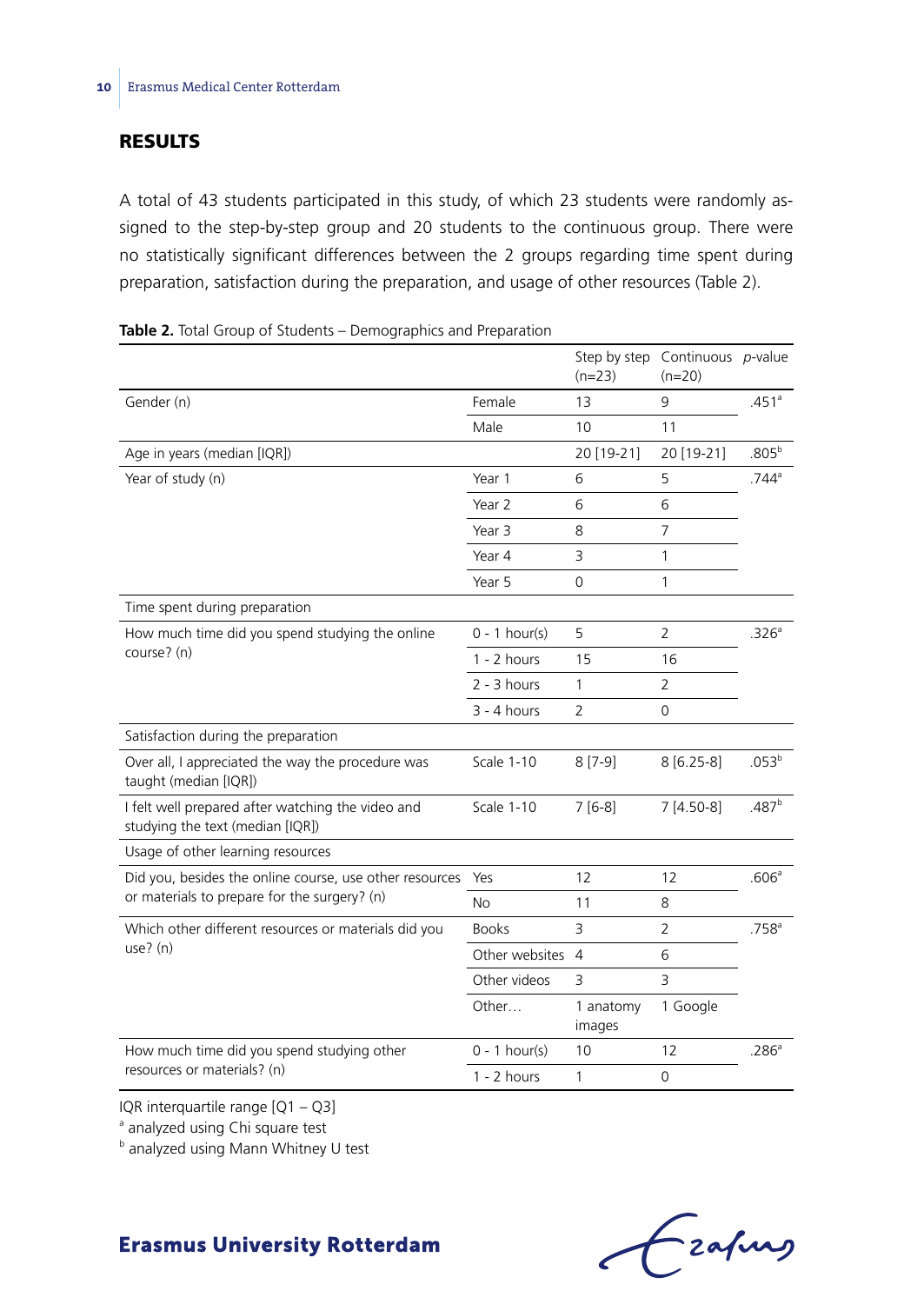The perceived cognitive load and surgical performance are shown in Table 3. The mean (SD) extraneous cognitive load was perceived lower by the step-by-step group, 2.92 (1.21), than by the continuous group, 3.91 (1.67), with a medium effect size (t  $(41) = -2.24$ ,  $p = 0.030$ ,  $d = 0.68$ , Cronbach  $\alpha = 0.836$ ). The surgical performance was not significantly different between both groups on any of the measures. The median [Q1-Q3] satisfaction during preparation tended to be higher in the step-by-step group, 8 [7-9], than in the continuous group, 8 [6.25-8], with a small effect size  $(U = 153.00, p = 0.053, d = 0.09)$ .

Additional subanalyses were run on comparable subgroups that spent the same amount of time studying the preparatory course (1-2 hours). In this selection, gender, age, years of study, satisfaction during the preparation, and usage of other sources for preparation were not statistically significantly different between the groups (Table 4). As shown in Table 5, in the subanalyses, the step-by-step group perceived a lower level of extraneous cognitive load than the continuous group, with a medium effect size (t  $(29) = -2.091$ ,  $p = 0.045$ ,  $d = 0.75$ , Cronbach  $\alpha = 0.827$ ). Furthermore, the step-by-step group made less "performed – procedural errors," mean (SD) of 0.33(0.49), than the continuous group, 1.13 (1.09), with a small effect size ( $U = 65.00$ ,  $p = 0.018$ ,  $d = 0.15$ ).

|                                                                                                                  | Step by step<br>$(n=23)$ | Continuous<br>$(n=20)$ | $p$ - value       |
|------------------------------------------------------------------------------------------------------------------|--------------------------|------------------------|-------------------|
|                                                                                                                  | Mean (SD)                | Mean (SD)              |                   |
| Performance                                                                                                      |                          |                        |                   |
| Total performed - correct                                                                                        | 7.30(2.80)               | 7.75(2.31)             | .531 <sup>b</sup> |
| Total performed - incorrect                                                                                      | $6.43$ $(2.00)$          | 6.25(1.91)             | .759 <sup>a</sup> |
| Total performed - procedural error                                                                               | $0.39$ $(0.50)$          | 0.90(1.07)             | .109 <sup>b</sup> |
| Total performed - executional error                                                                              | 6.00(2.00)               | 5.25 (1.89)            | .215 <sup>a</sup> |
| Total performed - procedural and executional error                                                               | $0.04$ $(0.21)$          | 0.10(0.31)             | .473 <sup>b</sup> |
| Total not performed                                                                                              | $11.04$ $(3.23)$         | $10.85$ $(2.13)$       | .763 <sup>a</sup> |
| Total not performed - due to procedural error (skipped)                                                          | 1.48(1.31)               | 1.70(1.46)             | .644 <sup>b</sup> |
| Total not performed - due to time                                                                                | $9.52$ $(3.18)$          | 9.05(2.31)             | .109 <sup>b</sup> |
| Total procedural error combined (total performed - procedural<br>error and tot not performed - procedural error) | 1.87(1.39)               | 2.60(1.98)             | .223 <sup>b</sup> |
| Total times asked for help                                                                                       | $1.26$ $(1.57)$          | 1.30(1.63)             | .868 <sup>b</sup> |
| Cognitive load                                                                                                   |                          |                        |                   |
| Intrinsic/germane cognitive load<br>Cronbach $a = .807$                                                          | 6.10(1.17)               | 6.43(1.10)             | .351 <sup>a</sup> |
| Extraneous cognitive load<br>Cronbach $a = .836$                                                                 | 2.92(1.21)               | 3.91(1.67)             | $.030^{a,*}$      |

**Table 3.** Total group of students – Performance and cognitive load

<sup>a</sup> analyzed using independent samples t-test

**b** analyzed using Mann Whitney U test

\* statistically significant

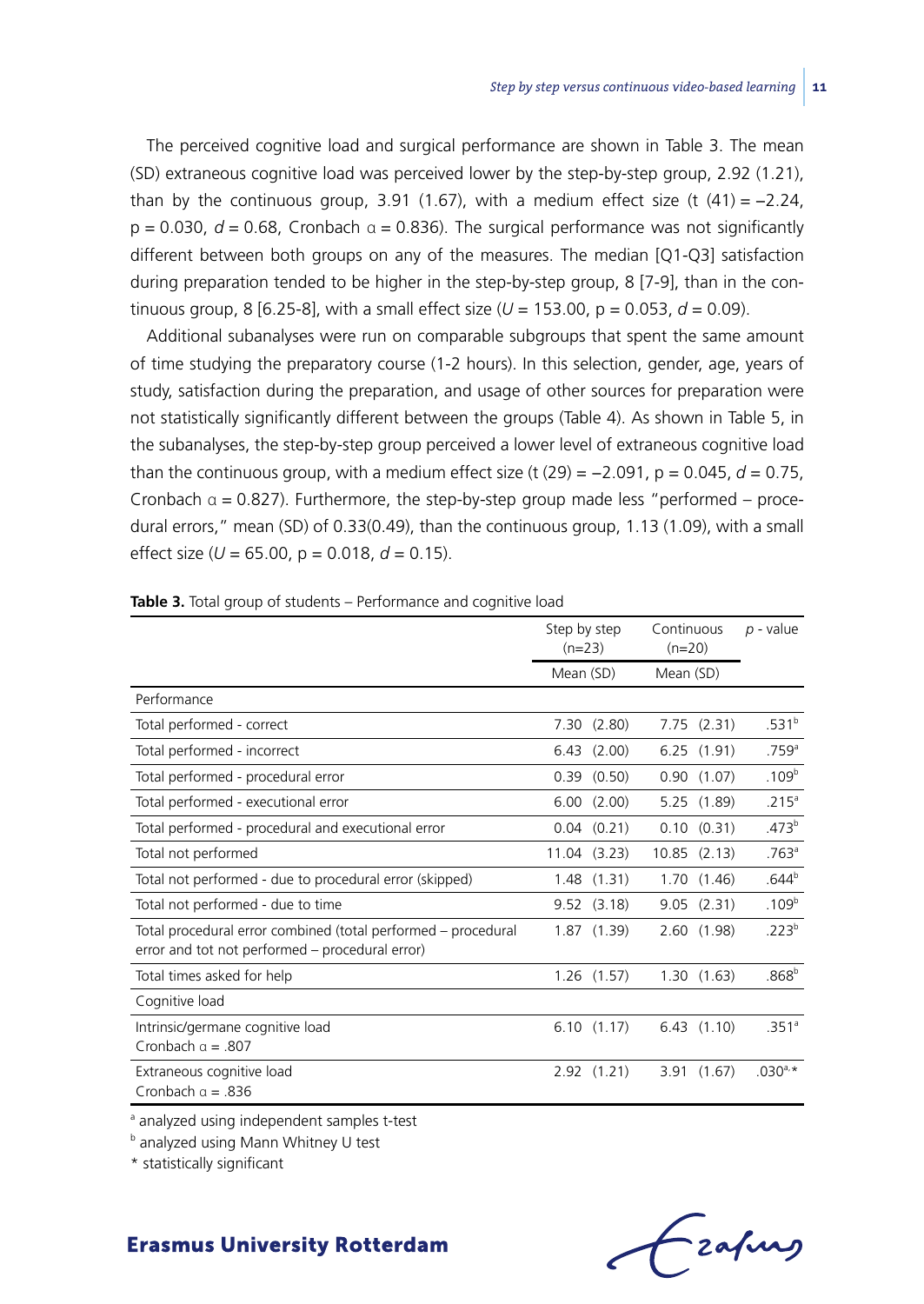|                                                                                       |                   | Step by step<br>$(n=15)$ | Continuous<br>$(n=16)$ | p-value             |
|---------------------------------------------------------------------------------------|-------------------|--------------------------|------------------------|---------------------|
| Gender (n)                                                                            | Female            | 10                       | $\overline{7}$         | .200 <sup>a</sup>   |
|                                                                                       | Male              | 5                        | 9                      |                     |
| Age in years (median [IQR])                                                           |                   | 20 [19-21]               | 20 [19-21]             | .896 <sup>b</sup>   |
| Year of study (n)                                                                     | Year 1            | $\overline{4}$           | 3                      | $.764$ <sup>a</sup> |
|                                                                                       | Year 2            | 4                        | 6                      |                     |
|                                                                                       | Year 3            | 5                        | 5                      |                     |
|                                                                                       | Year 4            | $\overline{2}$           | 1                      |                     |
|                                                                                       | Year 5            | 0                        | 1                      |                     |
| Satisfaction during the preparation                                                   |                   |                          |                        |                     |
| Over all, I appreciated the way the procedure<br>was taught (median [IQR])            | <b>Scale 1-10</b> | $9[8-9]$                 | $8[7-8.75]$            | .090 <sup>b</sup>   |
| I felt well prepared after watching the video<br>and studying the text (median [IQR]) | Scale 1-10        | $7[7-8]$                 | $7[4-8.75]$            | .340 <sup>b</sup>   |
| Usage of other learning resources                                                     |                   |                          |                        |                     |
| Did you, besides the online course, use other                                         | Yes               | $\overline{7}$           | 10                     | .376 <sup>a</sup>   |
| resources or materials to prepare for the<br>surgery? (n)                             | <b>No</b>         | 8                        | 6                      |                     |
| Which other different resources or materials                                          | <b>Books</b>      | $\overline{2}$           | 2                      | .752 <sup>a</sup>   |
| did you use? (n)                                                                      | Other websites    | 2                        | $\overline{4}$         |                     |
|                                                                                       | Other videos      | 1                        | 3                      |                     |
|                                                                                       | Other             | 1 anatomy<br>images      | 1 Google               |                     |
| How much time did you spend studying other                                            | $0 - 1$ hour(s)   | 5                        | 10                     | .182 <sup>a</sup>   |
| resources or materials? (n)                                                           | $1 - 2$ hours     | 1                        | 0                      |                     |

#### **Table 4.** Students with 1-2 hours preparation – Demographics and preparation

IQR interquartile range [Q1 – Q3]

<sup>a</sup> analyzed using Chi square test

**b** analyzed using Mann Whitney U test

#### **DISCUSSION**

Video-demonstrations create high extraneous cognitive load for managing the transiency of information as relevant information disappears quickly from the screen.<sup>6,9</sup> Segmentation provides smaller portions of information with pauses in between to reduce the extraneous load. In our study, this theory was affirmed as

the segmented step-by-step group showed a lower extraneous cognitive load compared to the continuous group. The intrinsic cognitive load was not statistically significantly different between the groups, as was expected since the complexity of the new information – the LOIHR surgical procedure for the medical students – was similar in both groups.

Frahing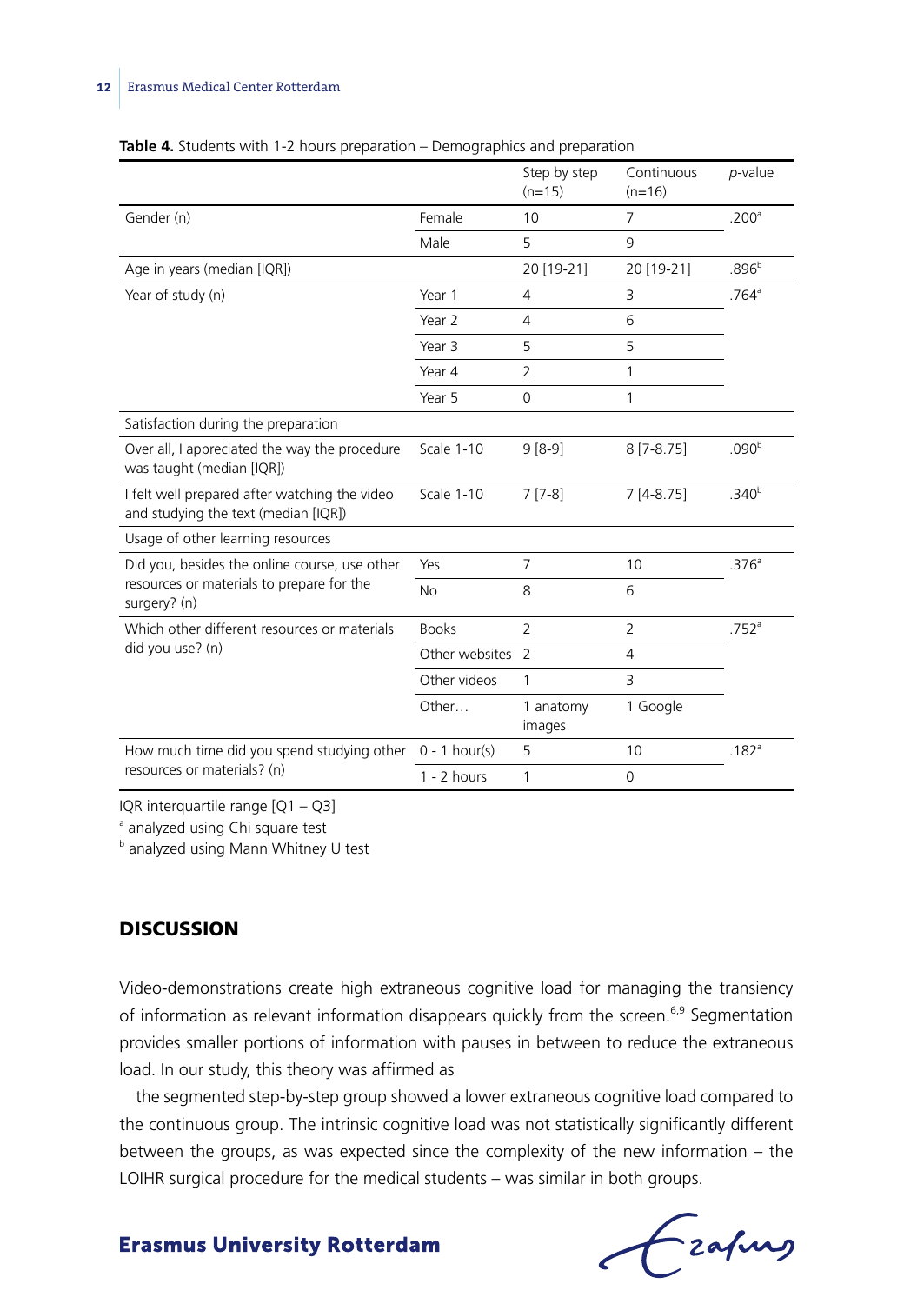|                                                                                                                  | Step by step<br>$(n=15)$ |      | Continuous<br>$(n=16)$ |      | <i>p</i> -value          |
|------------------------------------------------------------------------------------------------------------------|--------------------------|------|------------------------|------|--------------------------|
|                                                                                                                  | Mean                     | -SD  | Mean SD                |      |                          |
| Performance                                                                                                      |                          |      |                        |      |                          |
| Total performed - correct                                                                                        | 7.80                     | 2.43 | 7.19                   | 2.20 | .460 <sup>b</sup>        |
| Total performed - incorrect                                                                                      | 6.33                     |      | 2.06 6.63              | 1.63 | $.667$ <sup>a</sup>      |
| Total performed - procedural error                                                                               | 0.33                     | 0.49 | 1.13                   | 1.09 | $.018^{b,*}$             |
| Total performed - executional error                                                                              | 6.00                     |      | 2.17 5.44              | 1.63 | .425 <sup>a</sup>        |
| Total performed - procedural and executional error                                                               | 0.00                     | 0.00 | 0.06                   | 0.25 | .333 <sup>b</sup>        |
| Total not performed                                                                                              | 10.67                    | 2.92 | 10.88                  | 1.82 | $.815$ <sup>a</sup>      |
| Total not performed - procedural error (skipped)                                                                 | 1.33                     | 1.18 | 1.94                   | 1.48 | .247 <sup>b</sup>        |
| Total not performed - due to time                                                                                | 9.33                     | 3.29 | 8.94                   | 2.18 | .286 <sup>b</sup>        |
| Total procedural error combined (total performed – procedural error<br>and tot not performed – procedural error) | 1.67                     |      | 1.11 3.06              | 1.91 | $.018^{b,*}$             |
| Total times asked for help                                                                                       | 1.00                     | 1.36 | 1.44                   |      | $1.78$ .531 <sup>b</sup> |
| Cognitive load                                                                                                   |                          |      |                        |      |                          |
| Intrinsic/germane cognitive load<br>Cronbach $a = .827$                                                          | 6.53                     |      | 1.08 6.59              |      | $1.10$ .879 <sup>a</sup> |
| Extraneous cognitive load<br>Cronbach $a = .827$                                                                 | 2.87                     |      | 0.92 3.92              | 1.74 | $.045^{a}$               |

**Table 5.** Students with 1-2 hours preparation – Performance and cognitive load

<sup>a</sup> analyzed using independent samples T-test

**b** analyzed using Mann Whitney U test

\* statistically significant

When comparing students in our study with the same preparation time (1-2 hours), the step-by-step group made fewer procedural errors than the continuous group. Procedural errors are errors concerning the performance of the surgical procedure in the correct order and are determined by a trainee's procedural knowledge. A likely explanation for fewer procedural errors in the step-by-step group is that surgical knowledge was better learned while watching the segmented video leading to higher surgical performance compared to the continuous group. The executional errors were not significantly different between both groups. The executional errors concern surgical skills, such as knotting and suturing. Surgical skills are determined by repetitive practice and are therefore not solely dependable on videobased preparation.

To our knowledge, this is the first study to demonstrate the effects of segmentation of video-based surgical procedure learning on cognitive load and surgical performance. The findings of this study need to be viewed in light of several limitations. First, our prospective experimental design allowed students in both groups to pause and rewatch the video-demonstration on demand, similar to reality. The option to pause continuous videos effectively segments videos by providing smaller portions of information at a time. The continuous

Frahing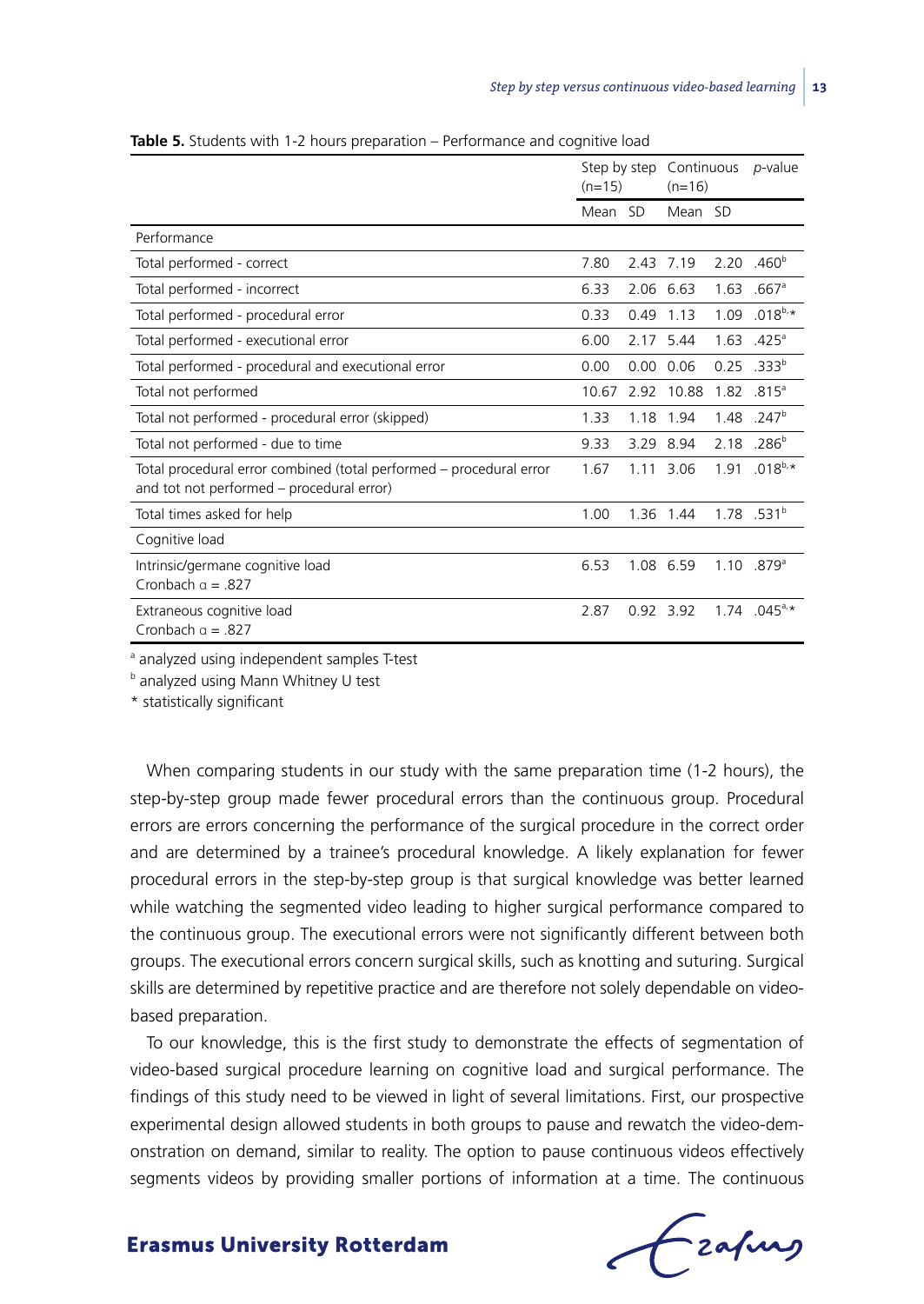group had thus the option to compensate for potential suboptimal teaching in this condition by investing more study time in preparation for the surgery (e.g., by pausing or rewatching the video, consulting other resources, et cetera). Additional subanalyses were therefore performed on the selection of students with the same preparation time of 1 to 2 hours in order to correct for potential compensation. This selection concerned the majority of the students, 31 of the 43 participating students.

In this study, the effects of segmentation were investigated in medical students as they form a homogeneous group with similar surgical experience and are more readily available compared to surgical residents. The next step is to investigate the segmentation effect in surgical residents. Finally, the segmentation in this study was performed using the step-bystep framework.14 Further research is needed to investigate if the step-by-step framework offers the best way to define these segments.

#### **Conclusions**

This study compared the effects of a step-by-step versus a continuous video-demonstration of a surgical procedure on perceived cognitive load and surgical performance. The step-bystep group perceived a lower extraneous cognitive load compared to the continuous group. Among students with the same preparation time (1-2 hours), the step-by-step group showed a lower extraneous cognitive load and higher performance, specifically, fewer procedural errors. Based on the findings in our study, we suggest presenting surgical video-demonstrations in a segmented format.

Lzafurg